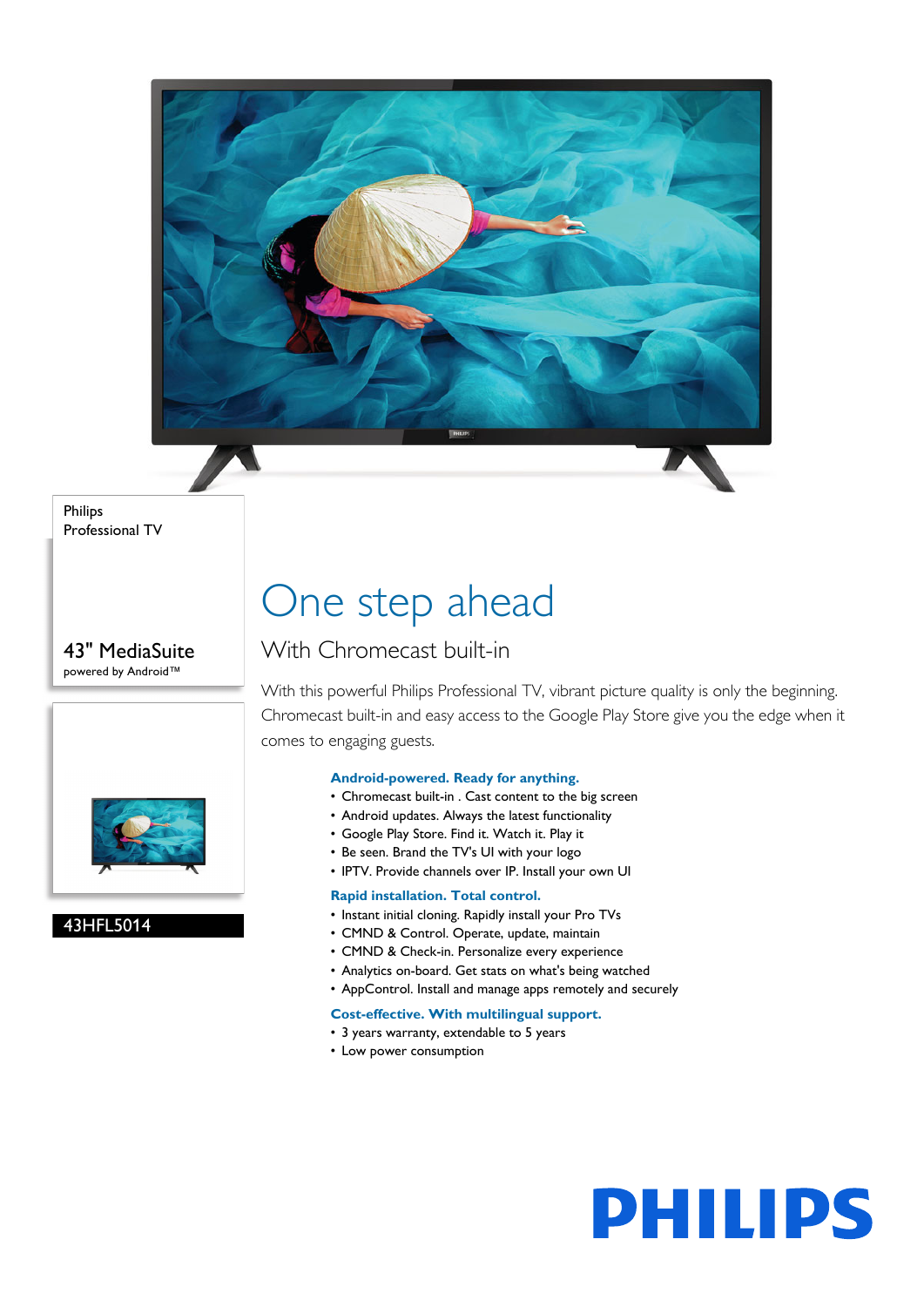## **Highlights**

#### **Powered by Android**

Android-powered Philips Professional TVs are fast, versatile, and easy to navigate. The TVs are optimized for native Android apps, and you can install web apps directly to the display too. Automatic updates ensure apps stay up to date.

#### **Chromecast built-in**

Enable hassle-free wireless casting of movies, presentations, and more from smart devices (mobiles, laptops, tablets) to your Androidpowered Philips Professional TV. Chromecast is cost-effective, requires no extra hardware, and is secure for professional use. Users simply tap the Chromecast icon on their smart device to start streaming content from thousands of cast-enabled apps-their smart device becomes the remote.

#### **Google Play Store**

With one-touch access to the Google Play Store it's easy to add apps, games, music,

movies, and more to your Philips Professional TV.

#### **UI branding**

Your Philips Professional TV offers a clear, easy-to-navigate user interface (UI), which you can customize with your own branding. Easily add your logo and colors to the search bar to increase the visibility of your brand.

#### **Analytics**

From hotel chain to sports bar, monitor how your Android-powered Philips Professional TV is used. Find out how often specific channels are watched. Test the effectiveness of your advertising. Get the information you need to manage costs effectively, with easy access to screen-time data.

#### **AppControl**

Take full, centralized control of the apps installed on your Philips Professional TVs. AppControl lets you install, delete, and manage apps on selected TVs or your entire network. Giving you the ability to offer personalized experiences to your guests and customers-no matter how many TVs you are managing.

#### **CMND & Control**

Run your display network over a local (LAN or RF) connection. CMND & Control allows you to perform vital functions like controlling inputs, updating software, and monitoring display status. Whether you're in charge of one TV or more.

#### **CMND & Check-in**

Make visitors feel welcome. CMND & Checkin lets you use individual information-such as name and language spoken-to create a personalized experience. Whether you're adding special touches for hotel guests, streamlining the billing process, or offering multiple channel packages.